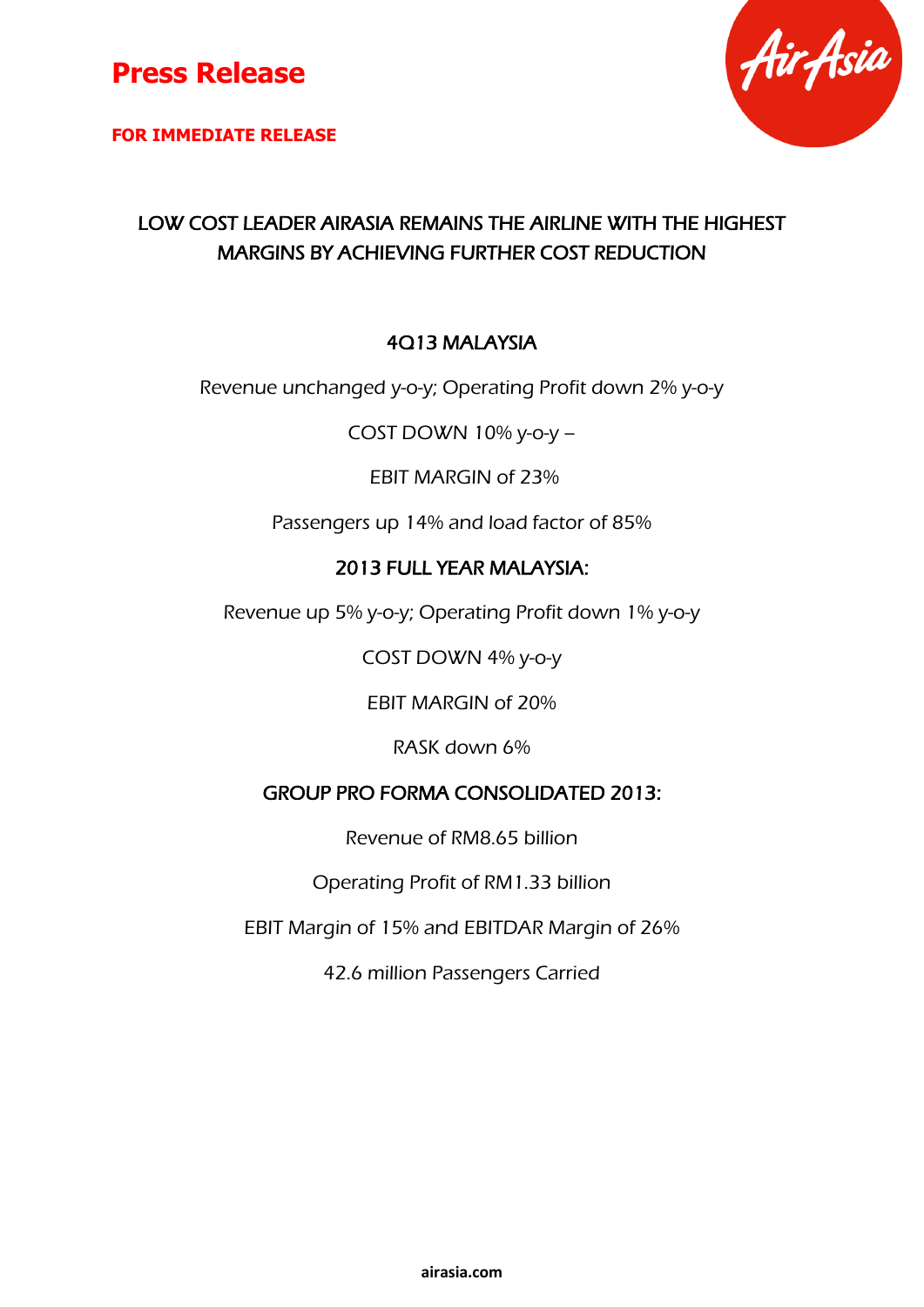

#### **FOR IMMEDIATE RELEASE**

LOW COST TERMINAL SEPANG, 26 February 2014 – AirAsia Berhad ("AirAsia" or the "Company") today reported its results for the quarter ended 31 December 2013 ("4 $Q13$ ").

The Company posted quarterly revenue of RM1.35 billion, unchanged from revenue of reported in the same quarter last year. The catalyst for growth was attributed to the increase in the number of passengers carried which grew 14% year-on-year ("y-o-y") to 5.91 million which overtook capacity growth of 10% y-o-y. Load factor was at an all-time record high of 85% y-o-y due to the Company's very aggressive load active strategy.

During the quarter under review, AirAsia recorded only a 2% decline in operating profit y-o-y to RM315.01 million mainly due to the increase in routine aircraft C-Check and lower fares. Despite this, AirAsia posted EBIT margin of 23% on the back of its continuous cost reduction exercise to ensure the airline remain a cost leader in an irrational competitive environment. This is considered a feat for AirAsia as it already is the lowest cost airline with the ability to extract out further cost throughout the organisation.

Profit after tax was reported at RM252.76 million down 17% due to the effects of the changes in the closing forex in the quarter ended 31 December 2013 of RM:USD3.21 as compared to the quarter ended 31 December 2012 of RM:USD3.04. The adverse movement in the exchange rates resulted in unrealised forex losses on USD denominated borrowings that are translated at the closing rate of each reporting date. This does not represent the financial performance of the business but merely an accounting entry.

AirAsia Berhad CEO, Aireen Omar highlighted, "I am pleased that our cost reduction exercise is continued into 4Q13 and the Company was able to achieve a Cost per Available Seat Kilometre ("CASK") down 10% from 14.11 sen down to 12.77 sen y-o-y. This highlights the drive in our staff in guaranteeing productivity is maximised and operations are optimised which allow us to further reduce CASK-ex fuel by 14% y-o-y from 6.63 sen to 5.73 sen."

The Company's revenue, measured in terms of Revenue per Available Seat Kilometre ("RASK"), was reported at 16.64 sen which saw a slight decline of 10% y-o-y. Aireen added, "The decline in RASK in fourth quarter was due to irrational pricing by domestic competitors which led us to strategically react to match the pricing. Despite RASK pressure in 2Q13 and 3Q13, RASK in 4Q13 recovered well and outperforms the last two quarters RASK numbers."

Aireen added, "We continue to ensure that our cash position remains strong. At the end of the reporting period, the company had RM1.39 billion in deposits, bank and cash balances and we continue to manage our net gearing level which stood at 1.75 times as at 31 December 2013."

Thai AirAsia posted strong revenue of THB6.50 billion in 4Q13, up 16% from the same period last year. Operating profit was down by 52% y-o-y to THB444.01 million which led to a 40% decrease in profit after tax at THB425.44. Thai AirAsia's CEO, Tassapon Bijleveld said, "Our decline in operating profit was mainly due to depreciation cost of taking aircraft into our own balance sheet and spending on public relation and marketing during the on-going political demonstration in Bangkok. With the political demonstration, TAA still continues to record a solid 81% load factor (from 82% in 4Q2012). Ancillary income per pax also saw an increase of 2% y-o-y to THB370."

Indonesia AirAsia ("IAA") posted an increase of 25% in revenue to IDR 1,527.4 billion from IDR1,261.5 billion last year. IAA posted an operating loss of IDR369.09 billion from an operating profit of IDR160.72 billion. IAA's 4Q13 loss after tax was IDR429.32 billion – down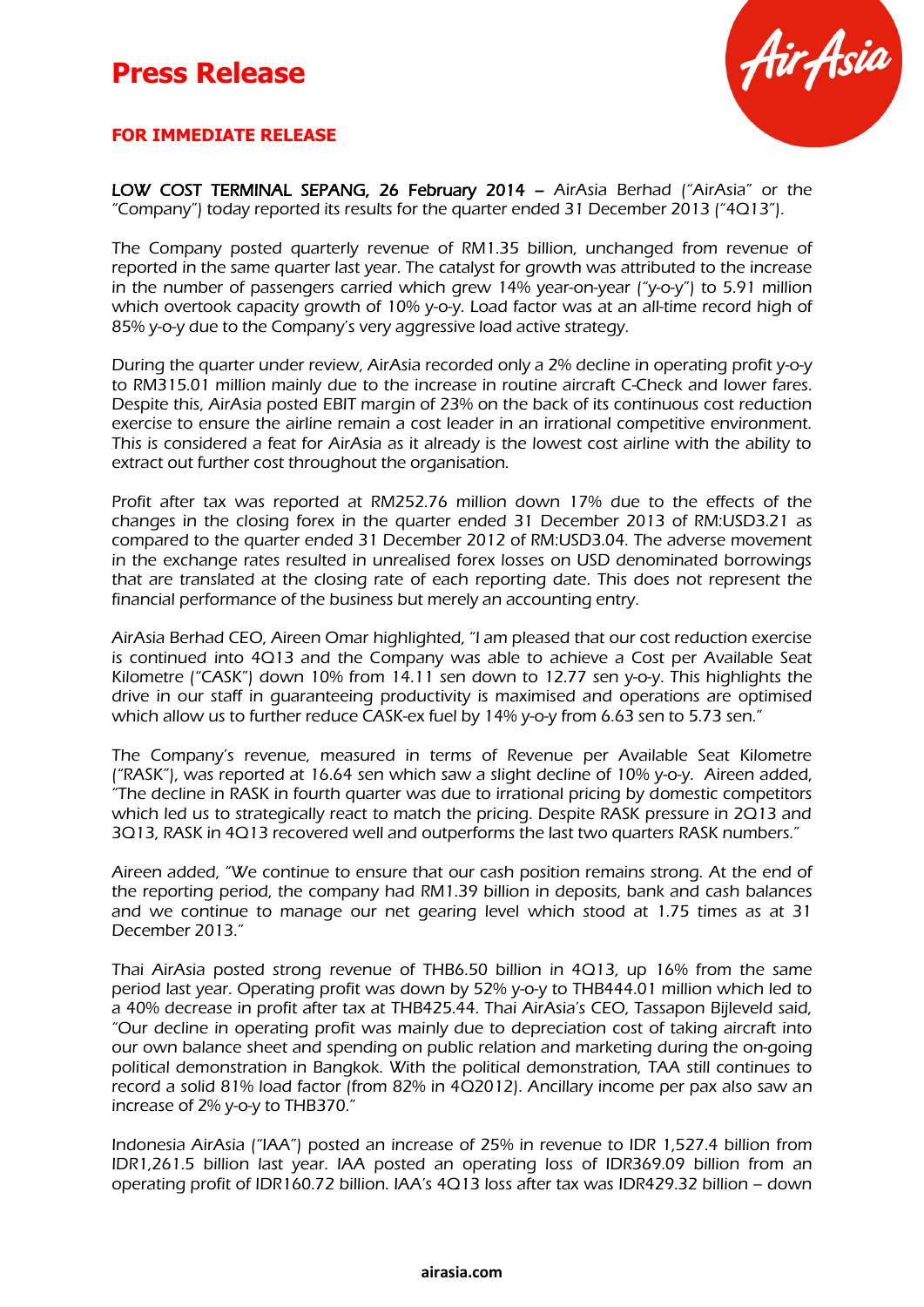

#### **FOR IMMEDIATE RELEASE**

446% y-o-y. IAA's CEO, Dharmadi said "The decline in operating profit was mainly driven by the weakening of the Rupiah currency and pushing up dollar-denominated cost such as fuel, maintenance and its lease expense which led to an increase in CASK by 32% which stood at IDR593.53 from IDR451.21 y-o-y. The focus now is on a turnaround strategy and optimising the current schedule based on aircraft availability and strengthening of cashflow."

Philippines' AirAsia ("PAA") has seen its operations in terms of load factor in Manila improving since its move from Clark to NAIA. Maan Hontiveros, PAA's CEO said, "We are currently focussing on turning around the airline since the acquisition of Zest Air (now known as AirAsia Zest) by ensuring utilisation is increased and that all the loss making routes are terminated. We are looking into consolidation, subject to congressional approval. Since the acquisition and the recent branding exercise, we have seen loads picking up and improve in cash flow. Looking at how PAA is doing, we could expect a turnaround in 2014. The people of Philippines could also look forward to new introduction of international routes which will increase connection into the country and drive tourism."

Tony re-iterated again that the associates will one day be larger than AirAsia Berhad as the growth prospects are far greater than Malaysia. For 4Q13, AirAsia Berhad saw some healthy contributions from its affiliates and adjacency businesses where it recognised a profit of RM18.1 million as equity share in Thai AirAsia ("TAA") and a profit of RM8.9 million from AAE Travel Pte Ltd ("AAE Travel").

As AirAsia is seen as one brand, the Company believes the true value of the Company can be extracted if the financial statements are consolidated. With consolidating Thailand, Indonesia and Philippines, the Company is able to publish pre forma income statement in 2013. Following this, AirAsia Group posted revenue of RM8.65 billion but the currency impact in Indonesia causes a small decline in operating profit which stood at RM1.33billion. EBIT and EBITDAR margins remain strong at 15% and 26% respectively. The Group carried 42.6 million passengers in 2013 matching its growth in capacity. Even with increased cost in Indonesia operations, the Group managed to maintain low CASK of 12.91 sen (US cents 4.07).

#### **Outlook**

Commenting on the outlook for the Company, Tony said, "We assuming fares will remain at the current level this year, hence we will continue to focus on driving cost down by approximately 7.5%. We have already achieved 2.5% in cost reduction in two months and will increase non-fare revenues to make up in the decline in RASK. Despite seeing signs of competitors being rational by reducing capacity on loss making routes, we cannot take it for granted and the Company needs to continue to be creative in driving margins up."

He added, "In terms of cost reduction and looking for margins upside, the company will now be focussing on capacity management by keeping a young fleet and selling its older aircraft to capitalise on the residual value which will help strengthen our cashflow. We have deferred 7 aircrafts in 2014 and 12 in 2015 to later years with intention to swap those aircraft with the new fuel efficient A320 neo".

"The outlook for 2014 is strong as we have set targets for ourselves in ensuring the Company remains lean through various cost initiatives. Some of the cost savings will be seen from operational synergies between AirAsia and AirAsia X, headcount reduction as the company looks at aggressively focusing on automation at current LCCT and KLIA2 when it is completed among other significant cost initiatives"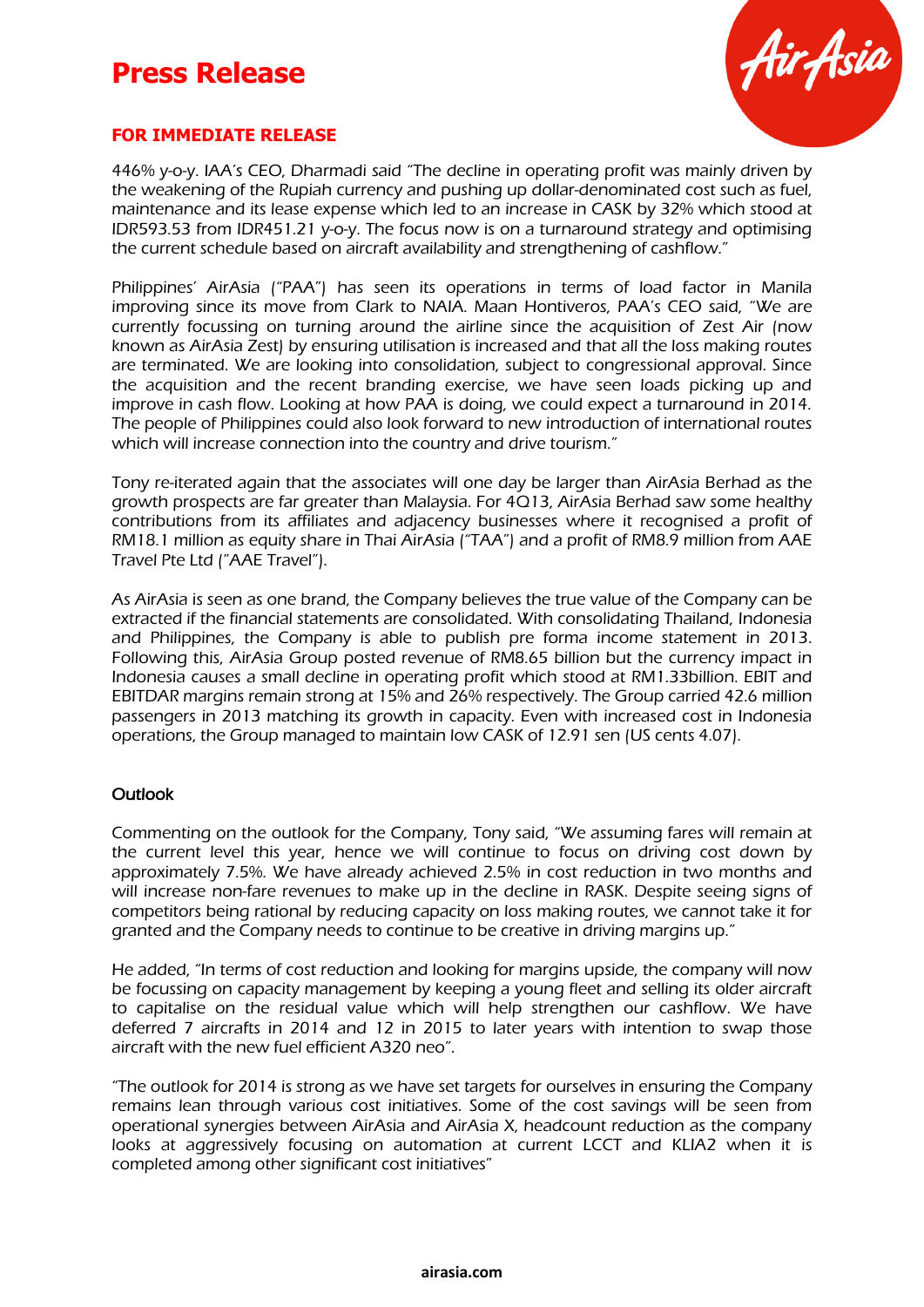

#### **FOR IMMEDIATE RELEASE**

Tony mentioned, "For the Group, all AOCs will have a regionalised strategy to ensure we push revenues further to achieve our respective RASK targets. Key project includes the Emirates project which will see the Group creating a vast network connecting dots not just between two destinations but three which will put AirAsia on par will full services carriers and bringing in large connecting traffic. Other focuses are to drive corporate travel through the high flyer fare, having AirAsia inventory on GDS and improve customer relation management ("CRM").

Tony also highlighted, "Ancillary plays a big part in our strategy to drive load factors up as well as revenue hence why I have committed to achieve RM50 of ancillary income per person. I believe the conversion rate of ancillary will increase as long as we keep our we keep developing new offerings for Ancillary. I am truly excited have recently launched our High Flyer program and also with the new fly-thru pairings that will potentially enhance revenue further. Passengers can also look forward to enjoying new healthy meals, Wifi on board, prepaid currency exchange card and a revamped duty free business."

- END –

| For further information please contact: |                                   |
|-----------------------------------------|-----------------------------------|
| <b>Investor Relations:</b>              | <b>Communications Department:</b> |
| Benyamin Ismail                         | Aziz Laikar                       |
| Office $: +60387754499$                 | Office : +603 8660 4263           |
| benyaminismail@airasia.com<br>Email     | Email : azizlaikar@airasia.com    |

Statements included herein that are not historical facts are forward-looking statements. Such forward looking statements involve a number of risks and uncertainties and are subject to change at any time. In the event such risks or uncertainties materialize, AirAsia's results could be materially affected. The risks and uncertainties include, but are not limited to, risks associated with the inherent uncertainty of airline travel, seasonality issues, volatile jet fuel prices, world terrorism, perceived safe destination for travel, Government regulation changes and approval, including but not limited to the expected landing rights into new destinations.